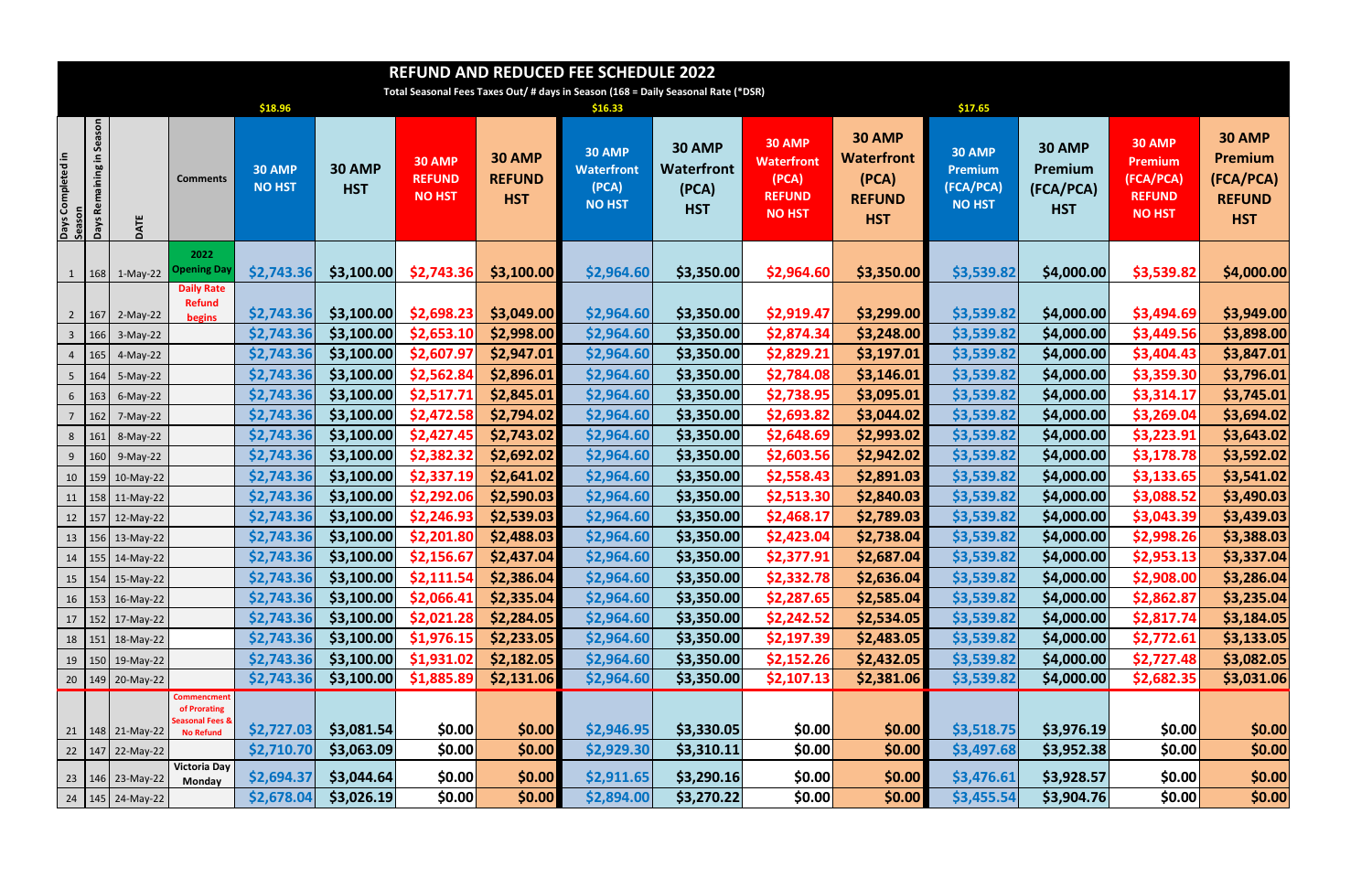| <b>REFUND AND REDUCED FEE SCHEDULE 2022</b> |                                                                                   |                        |                 |                                |                             |                                          |                                              |                                                              |                                                    |                                                                               |                                                                            |                                                               |                                                     |                                                                                |                                                                             |
|---------------------------------------------|-----------------------------------------------------------------------------------|------------------------|-----------------|--------------------------------|-----------------------------|------------------------------------------|----------------------------------------------|--------------------------------------------------------------|----------------------------------------------------|-------------------------------------------------------------------------------|----------------------------------------------------------------------------|---------------------------------------------------------------|-----------------------------------------------------|--------------------------------------------------------------------------------|-----------------------------------------------------------------------------|
|                                             | Total Seasonal Fees Taxes Out/ # days in Season (168 = Daily Seasonal Rate (*DSR) |                        |                 |                                |                             |                                          |                                              |                                                              |                                                    |                                                                               |                                                                            |                                                               |                                                     |                                                                                |                                                                             |
|                                             |                                                                                   |                        |                 | \$18.96                        |                             |                                          |                                              | \$16.33                                                      |                                                    |                                                                               |                                                                            | \$17.65                                                       |                                                     |                                                                                |                                                                             |
| Days Completed in<br>Season                 | Season<br>크.<br>Remaining<br><b>Days</b>                                          | DATE                   | <b>Comments</b> | <b>30 AMP</b><br><b>NO HST</b> | <b>30 AMP</b><br><b>HST</b> | 30 AMP<br><b>REFUND</b><br><b>NO HST</b> | <b>30 AMP</b><br><b>REFUND</b><br><b>HST</b> | <b>30 AMP</b><br><b>Waterfront</b><br>(PCA)<br><b>NO HST</b> | 30 AMP<br><b>Waterfront</b><br>(PCA)<br><b>HST</b> | <b>30 AMP</b><br><b>Waterfront</b><br>(PCA)<br><b>REFUND</b><br><b>NO HST</b> | <b>30 AMP</b><br><b>Waterfront</b><br>(PCA)<br><b>REFUND</b><br><b>HST</b> | <b>30 AMP</b><br><b>Premium</b><br>(FCA/PCA)<br><b>NO HST</b> | <b>30 AMP</b><br>Premium<br>(FCA/PCA)<br><b>HST</b> | <b>30 AMP</b><br><b>Premium</b><br>(FCA/PCA)<br><b>REFUND</b><br><b>NO HST</b> | <b>30 AMP</b><br><b>Premium</b><br>(FCA/PCA)<br><b>REFUND</b><br><b>HST</b> |
|                                             | $25 \mid 144$                                                                     | 25-May-22              |                 | \$2,661.71                     | \$3,007.73                  | \$0.00                                   | \$0.00                                       | \$2,876.35                                                   | \$3,250.28                                         | \$0.00                                                                        | \$0.00                                                                     | \$3,434.47                                                    | \$3,880.95                                          | \$0.00                                                                         | \$0.00                                                                      |
|                                             | $26 \mid 143$                                                                     | $26$ -May-22           |                 | \$2,645.38                     | \$2,989.28                  | \$0.00                                   | \$0.00                                       | \$2,858.70                                                   | \$3,230.33                                         | \$0.00                                                                        | \$0.00                                                                     | \$3,413.40                                                    | \$3,857.14                                          | \$0.00                                                                         | \$0.00                                                                      |
|                                             |                                                                                   | 27   142   27-May-22   |                 | \$2,629.05                     | \$2,970.83                  | \$0.00                                   | \$0.00                                       | \$2,841.05                                                   | \$3,210.39                                         | \$0.00                                                                        | \$0.00                                                                     | \$3,392.33                                                    | \$3,833.33                                          | \$0.00                                                                         | \$0.00                                                                      |
|                                             | 28 141                                                                            | 28-May-22              |                 | \$2,612.72                     | \$2,952.37                  | \$0.00                                   | \$0.00                                       | \$2,823.40                                                   | \$3,190.44                                         | \$0.00                                                                        | \$0.00                                                                     | \$3,371.26                                                    | \$3,809.52                                          | \$0.00                                                                         | \$0.00                                                                      |
|                                             |                                                                                   | 29   140   29-May-22   |                 | \$2,596.39                     | \$2,933.92                  | \$0.00                                   | \$0.00                                       | \$2,805.75                                                   | \$3,170.50                                         | \$0.00                                                                        | \$0.00]                                                                    | \$3,350.19                                                    | \$3,785.71                                          | \$0.00                                                                         | \$0.00                                                                      |
|                                             |                                                                                   | 30   139   30-May-22   |                 | \$2,580.06                     | \$2,915.47                  | \$0.00                                   | \$0.00                                       | \$2,788.10                                                   | \$3,150.55                                         | \$0.00                                                                        | \$0.00                                                                     | \$3,329.12                                                    | \$3,761.91                                          | \$0.00                                                                         | \$0.00                                                                      |
|                                             |                                                                                   | 31   138   31-May-22   |                 | \$2,563.73                     | \$2,897.01                  | \$0.00                                   | \$0.00                                       | \$2,770.45                                                   | \$3,130.61                                         | \$0.00                                                                        | \$0.00                                                                     | \$3,308.05                                                    | \$3,738.10                                          | \$0.00                                                                         | \$0.00                                                                      |
|                                             | 32   137                                                                          | $1$ -Jun-22            |                 | \$2,547.40                     | \$2,878.56                  | \$0.00                                   | \$0.00                                       | \$2,752.80                                                   | \$3,110.66                                         | \$0.00                                                                        | \$0.00                                                                     | \$3,286.98                                                    | \$3,714.29                                          | \$0.00                                                                         | \$0.00                                                                      |
|                                             | 33   136                                                                          | $2$ -Jun-22            |                 | \$2,531.07                     | \$2,860.11                  | \$0.00                                   | \$0.00                                       | \$2,735.15                                                   | \$3,090.72                                         | \$0.00                                                                        | \$0.00]                                                                    | \$3,265.91                                                    | \$3,690.48                                          | \$0.00                                                                         | \$0.00                                                                      |
|                                             | 34 135                                                                            | 3-Jun-22               |                 | \$2,514.74                     | \$2,841.66                  | \$0.00                                   | \$0.00                                       | \$2,717.50                                                   | \$3,070.78                                         | \$0.00                                                                        | \$0.00                                                                     | \$3,244.84                                                    | \$3,666.67                                          | \$0.00                                                                         | \$0.00                                                                      |
|                                             | 35   134                                                                          | 4-Jun-22               |                 | \$2,498.41                     | \$2,823.20                  | \$0.00                                   | \$0.00                                       | \$2,699.85                                                   | \$3,050.83                                         | \$0.00                                                                        | \$0.00]                                                                    | \$3,223.77                                                    | \$3,642.86                                          | \$0.00                                                                         | \$0.00                                                                      |
|                                             | 36 133                                                                            | 5-Jun-22               |                 | \$2,482.08                     | \$2,804.75                  | \$0.00                                   | \$0.00                                       | \$2,682.20                                                   | \$3,030.89                                         | \$0.00                                                                        | \$0.00                                                                     | \$3,202.70                                                    | \$3,619.05                                          | \$0.00                                                                         | \$0.00                                                                      |
|                                             | $37 \mid 132$                                                                     | 6-Jun-22               |                 | \$2,465.75                     | \$2,786.30                  | \$0.00                                   | \$0.00                                       | \$2,664.55                                                   | \$3,010.94                                         | \$0.00                                                                        | \$0.00]                                                                    | \$3,181.63                                                    | \$3,595.24                                          | \$0.00                                                                         | \$0.00                                                                      |
|                                             | 38 131                                                                            | 7-Jun-22               |                 | \$2,449.42                     | \$2,767.84                  | \$0.00                                   | \$0.00                                       | \$2,646.90                                                   | \$2,991.00                                         | \$0.00                                                                        | \$0.00                                                                     | \$3,160.56                                                    | \$3,571.43                                          | \$0.00                                                                         | \$0.00                                                                      |
|                                             | 39   130                                                                          | 8-Jun-22               |                 | \$2,433.09                     | \$2,749.39                  | \$0.00                                   | \$0.00                                       | \$2,629.25                                                   | \$2,971.05                                         | \$0.00                                                                        | \$0.00]                                                                    | \$3,139.49                                                    | \$3,547.62                                          | \$0.00                                                                         | \$0.00                                                                      |
|                                             | $40 \mid 129 \mid$                                                                | 9-Jun-22               |                 | \$2,416.76                     | \$2,730.94                  | \$0.00                                   | \$0.00                                       | \$2,611.60                                                   | \$2,951.11                                         | \$0.00                                                                        | \$0.00                                                                     | \$3,118.42                                                    | \$3,523.81                                          | \$0.00                                                                         | \$0.00                                                                      |
|                                             | 41   128                                                                          | 10-Jun-22              |                 | \$2,400.43                     | \$2,712.49                  | \$0.00                                   | \$0.00                                       | \$2,593.95                                                   | \$2,931.16                                         | \$0.00                                                                        | \$0.00                                                                     | \$3,097.35                                                    | \$3,500.01                                          | \$0.00                                                                         | \$0.00                                                                      |
|                                             |                                                                                   | 42 127 11-Jun-22       |                 | \$2,384.10                     | \$2,694.03                  | \$0.00                                   | \$0.00                                       | \$2,576.30                                                   | \$2,911.22                                         | \$0.00                                                                        | \$0.00                                                                     | \$3,076.28                                                    | \$3,476.20                                          | \$0.00                                                                         | \$0.00                                                                      |
|                                             |                                                                                   | 43 126 12-Jun-22       |                 | \$2,367.77                     | \$2,675.58                  | \$0.00                                   | \$0.00                                       | \$2,558.65                                                   | \$2,891.27                                         | \$0.00                                                                        | \$0.00                                                                     | \$3,055.21                                                    | \$3,452.39                                          | \$0.00                                                                         | \$0.00                                                                      |
|                                             |                                                                                   | 44   125   13-Jun-22   |                 | \$2,351.44                     | \$2,657.13                  | \$0.00                                   | \$0.00]                                      | \$2,541.00                                                   | \$2,871.33                                         | \$0.00                                                                        | \$0.00                                                                     | \$3,034.14                                                    | \$3,428.58                                          | \$0.00                                                                         | \$0.00                                                                      |
|                                             |                                                                                   | 45   124   14-Jun-22   |                 | \$2,335.11                     | \$2,638.67                  | \$0.00                                   | \$0.00                                       | \$2,523.35                                                   | \$2,851.39                                         | \$0.00                                                                        | \$0.00                                                                     | \$3,013.07                                                    | \$3,404.77                                          | \$0.00                                                                         | \$0.00                                                                      |
|                                             |                                                                                   | 46   123   15-Jun-22   |                 | \$2,318.78                     | \$2,620.22                  | \$0.00                                   | \$0.00                                       | \$2,505.70                                                   | \$2,831.44                                         | \$0.00                                                                        | \$0.00                                                                     | \$2,992.00                                                    | \$3,380.96                                          | \$0.00                                                                         | \$0.00                                                                      |
|                                             | $47$   122                                                                        | 16-Jun-22              |                 | \$2,302.45                     | \$2,601.77                  | \$0.00                                   | \$0.00]                                      | \$2,488.05                                                   | \$2,811.50                                         | \$0.00                                                                        | \$0.00]                                                                    | \$2,970.93                                                    | \$3,357.15                                          | \$0.00                                                                         | \$0.00                                                                      |
|                                             |                                                                                   | 48   121   17-Jun-22   |                 | \$2,286.12                     | \$2,583.32                  | \$0.00                                   | \$0.00                                       | \$2,470.40                                                   | \$2,791.55                                         | \$0.00                                                                        | \$0.00]                                                                    | \$2,949.86                                                    | \$3,333.34                                          | \$0.00                                                                         | \$0.00                                                                      |
|                                             |                                                                                   | 49   120   18-Jun-22   |                 | \$2,269.79                     | \$2,564.86                  | \$0.00                                   | \$0.00]                                      | \$2,452.75                                                   | \$2,771.61                                         | \$0.00                                                                        | \$0.00]                                                                    | \$2,928.79                                                    | \$3,309.53                                          | \$0.00                                                                         | \$0.00                                                                      |
|                                             |                                                                                   | 50 119 19-Jun-22       |                 | \$2,253.46                     | \$2,546.41                  | \$0.00                                   | \$0.00]                                      | \$2,435.10                                                   | \$2,751.66                                         | \$0.00                                                                        | \$0.00                                                                     | \$2,907.72                                                    | \$3,285.72                                          | \$0.00                                                                         | \$0.00                                                                      |
|                                             |                                                                                   | $51$   118   20-Jun-22 |                 | \$2,237.13                     | \$2,527.96                  | \$0.00                                   | \$0.00]                                      | \$2,417.45                                                   | \$2,731.72                                         | \$0.00                                                                        | \$0.00                                                                     | \$2,886.65                                                    | \$3,261.91                                          | \$0.00                                                                         | \$0.00                                                                      |
|                                             |                                                                                   | $52$   117   21-Jun-22 |                 | \$2,220.80                     | \$2,509.50                  | \$0.00                                   | \$0.00                                       | \$2,399.80                                                   | \$2,711.77                                         | \$0.00                                                                        | \$0.00]                                                                    | \$2,865.58                                                    | \$3,238.11                                          | \$0.00                                                                         | \$0.00                                                                      |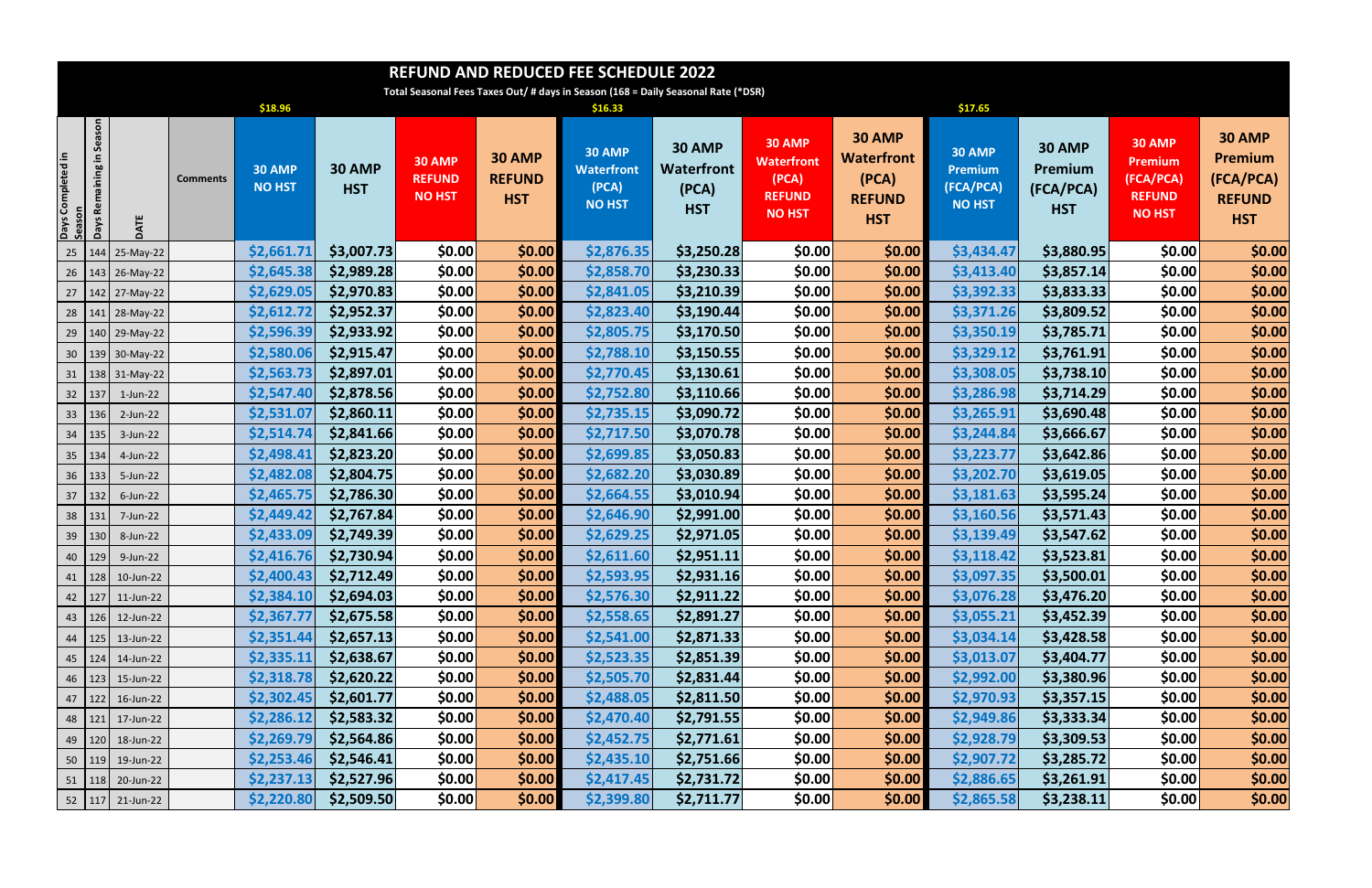| <b>REFUND AND REDUCED FEE SCHEDULE 2022</b> |                                                                                   |             |                    |                                |                             |                                          |                                              |                                                              |                                                    |                                                                               |                                                                            |                                                               |                                                     |                                                                                |                                                                             |
|---------------------------------------------|-----------------------------------------------------------------------------------|-------------|--------------------|--------------------------------|-----------------------------|------------------------------------------|----------------------------------------------|--------------------------------------------------------------|----------------------------------------------------|-------------------------------------------------------------------------------|----------------------------------------------------------------------------|---------------------------------------------------------------|-----------------------------------------------------|--------------------------------------------------------------------------------|-----------------------------------------------------------------------------|
|                                             | Total Seasonal Fees Taxes Out/ # days in Season (168 = Daily Seasonal Rate (*DSR) |             |                    |                                |                             |                                          |                                              |                                                              |                                                    |                                                                               |                                                                            |                                                               |                                                     |                                                                                |                                                                             |
|                                             |                                                                                   |             |                    | \$18.96                        |                             |                                          |                                              | \$16.33                                                      |                                                    |                                                                               |                                                                            | \$17.65                                                       |                                                     |                                                                                |                                                                             |
| Days Completed in<br>Season                 | Season<br>크.<br>Remaining<br><b>Days</b>                                          | DATE        | <b>Comments</b>    | <b>30 AMP</b><br><b>NO HST</b> | <b>30 AMP</b><br><b>HST</b> | 30 AMP<br><b>REFUND</b><br><b>NO HST</b> | <b>30 AMP</b><br><b>REFUND</b><br><b>HST</b> | <b>30 AMP</b><br><b>Waterfront</b><br>(PCA)<br><b>NO HST</b> | 30 AMP<br><b>Waterfront</b><br>(PCA)<br><b>HST</b> | <b>30 AMP</b><br><b>Waterfront</b><br>(PCA)<br><b>REFUND</b><br><b>NO HST</b> | <b>30 AMP</b><br><b>Waterfront</b><br>(PCA)<br><b>REFUND</b><br><b>HST</b> | <b>30 AMP</b><br><b>Premium</b><br>(FCA/PCA)<br><b>NO HST</b> | <b>30 AMP</b><br>Premium<br>(FCA/PCA)<br><b>HST</b> | <b>30 AMP</b><br><b>Premium</b><br>(FCA/PCA)<br><b>REFUND</b><br><b>NO HST</b> | <b>30 AMP</b><br><b>Premium</b><br>(FCA/PCA)<br><b>REFUND</b><br><b>HST</b> |
|                                             | 53   116                                                                          | 22-Jun-22   |                    | \$2,204.47                     | \$2,491.05                  | \$0.00                                   | \$0.00                                       | \$2,382.15                                                   | \$2,691.83                                         | \$0.00                                                                        | \$0.00                                                                     | \$2,844.51                                                    | \$3,214.30                                          | \$0.00                                                                         | \$0.00                                                                      |
|                                             | $54$   115                                                                        | 23-Jun-22   |                    | \$2,188.14                     | \$2,472.60                  | \$0.00                                   | \$0.00                                       | \$2,364.50                                                   | \$2,671.89                                         | \$0.00                                                                        | \$0.00                                                                     | \$2,823.44                                                    | \$3,190.49                                          | \$0.00                                                                         | \$0.00                                                                      |
|                                             | $55$   114                                                                        | 24-Jun-22   |                    | \$2,171.81                     | \$2,454.15                  | \$0.00                                   | \$0.00                                       | \$2,346.85                                                   | \$2,651.94                                         | \$0.00                                                                        | \$0.00                                                                     | \$2,802.37                                                    | \$3,166.68                                          | \$0.00                                                                         | \$0.00                                                                      |
|                                             | $56$   113                                                                        | 25-Jun-22   |                    | \$2,155.48                     | \$2,435.69                  | \$0.00                                   | \$0.00                                       | \$2,329.20                                                   | \$2,632.00                                         | \$0.00                                                                        | \$0.00                                                                     | \$2,781.30                                                    | \$3,142.87                                          | \$0.00                                                                         | \$0.00                                                                      |
|                                             | $57$   112                                                                        | 26-Jun-22   |                    | \$2,139.15                     | \$2,417.24                  | \$0.00                                   | \$0.00                                       | \$2,311.55                                                   | \$2,612.05                                         | \$0.00                                                                        | \$0.00]                                                                    | \$2,760.23                                                    | \$3,119.06                                          | \$0.00                                                                         | \$0.00                                                                      |
|                                             | 58 111                                                                            | 27-Jun-22   |                    | \$2,122.82                     | \$2,398.79                  | \$0.00                                   | \$0.00                                       | \$2,293.90                                                   | \$2,592.11                                         | \$0.00                                                                        | \$0.00                                                                     | \$2,739.16                                                    | \$3,095.25                                          | \$0.00                                                                         | \$0.00                                                                      |
|                                             | 59 110                                                                            | 28-Jun-22   |                    | \$2,106.49                     | \$2,380.33                  | \$0.00                                   | \$0.00                                       | \$2,276.25                                                   | \$2,572.16                                         | \$0.00                                                                        | \$0.00                                                                     | \$2,718.09                                                    | \$3,071.44                                          | \$0.00                                                                         | \$0.00                                                                      |
| 60                                          | 109                                                                               | 29-Jun-22   | <b>Schools Out</b> | \$2,090.16                     | \$2,361.88                  | \$0.00                                   | \$0.00                                       | \$2,258.60                                                   | \$2,552.22                                         | \$0.00                                                                        | \$0.00                                                                     | \$2,697.02                                                    | \$3,047.63                                          | \$0.00                                                                         | \$0.00                                                                      |
| 61                                          | 108                                                                               | 30-Jun-22   |                    | \$2,073.83                     | \$2,343.43                  | \$0.00                                   | \$0.00                                       | \$2,240.95                                                   | \$2,532.27                                         | \$0.00                                                                        | \$0.00                                                                     | \$2,675.95                                                    | \$3,023.82                                          | \$0.00                                                                         | \$0.00                                                                      |
| 62   107                                    |                                                                                   | $1$ -Jul-22 | <b>Canada Day</b>  | \$2,057.50                     | \$2,324.98                  | \$0.00                                   | \$0.00                                       | \$2,223.30                                                   | \$2,512.33                                         | \$0.00                                                                        | \$0.00                                                                     | \$2,654.88                                                    | \$3,000.01                                          | \$0.00                                                                         | \$0.00                                                                      |
|                                             | 63   106                                                                          | $2$ -Jul-22 |                    | \$2,041.17                     | \$2,306.52                  | \$0.00                                   | \$0.00                                       | \$2,205.65                                                   | \$2,492.38                                         | \$0.00                                                                        | \$0.00]                                                                    | \$2,633.81                                                    | \$2,976.21                                          | \$0.00                                                                         | \$0.00                                                                      |
|                                             | $64$   105                                                                        | 3-Jul-22    |                    | \$2,024.84                     | \$2,288.07                  | \$0.00                                   | \$0.00                                       | \$2,188.00                                                   | \$2,472.44]                                        | \$0.00                                                                        | \$0.00]                                                                    | \$2,612.74                                                    | \$2,952.40                                          | \$0.00                                                                         | \$0.00                                                                      |
|                                             | 65   104                                                                          | 4-Jul-22    |                    | \$2,008.51                     | \$2,269.62                  | \$0.00                                   | \$0.00                                       | \$2,170.35                                                   | \$2,452.50                                         | \$0.00                                                                        | \$0.00]                                                                    | \$2,591.67                                                    | \$2,928.59                                          | \$0.00                                                                         | \$0.00                                                                      |
|                                             | $66$   103                                                                        | 5-Jul-22    |                    | \$1,992.18                     | \$2,251.16                  | \$0.00                                   | \$0.00                                       | \$2,152.70                                                   | \$2,432.55                                         | \$0.00                                                                        | \$0.00                                                                     | \$2,570.60                                                    | \$2,904.78                                          | \$0.00                                                                         | \$0.00                                                                      |
|                                             | 67   102                                                                          | $6$ -Jul-22 |                    | \$1,975.85                     | \$2,232.71                  | \$0.00                                   | \$0.00                                       | \$2,135.05                                                   | \$2,412.61                                         | \$0.00                                                                        | \$0.00]                                                                    | \$2,549.53                                                    | \$2,880.97                                          | \$0.00                                                                         | \$0.00                                                                      |
|                                             | 68 101                                                                            | 7-Jul-22    |                    | \$1,959.52                     | \$2,214.26                  | \$0.00                                   | \$0.00                                       | \$2,117.40                                                   | \$2,392.66                                         | \$0.00                                                                        | \$0.00                                                                     | \$2,528.46                                                    | \$2,857.16                                          | \$0.00                                                                         | \$0.00                                                                      |
|                                             | $69$   100                                                                        | 8-Jul-22    |                    | \$1,943.19                     | \$2,195.80                  | \$0.00                                   | \$0.00                                       | \$2,099.75                                                   | \$2,372.72                                         | \$0.00                                                                        | \$0.00                                                                     | \$2,507.39                                                    | \$2,833.35                                          | \$0.00                                                                         | \$0.00                                                                      |
| 70 99                                       |                                                                                   | 9-Jul-22    |                    | \$1,926.86                     | \$2,177.35                  | \$0.00                                   | \$0.00                                       | \$2,082.10                                                   | \$2,352.77                                         | \$0.00                                                                        | \$0.00                                                                     | \$2,486.32                                                    | \$2,809.54                                          | \$0.00                                                                         | \$0.00                                                                      |
|                                             | $71$ 98                                                                           | 10-Jul-22   |                    | \$1,910.53                     | \$2,158.90                  | \$0.00                                   | \$0.00                                       | \$2,064.45                                                   | \$2,332.83                                         | \$0.00                                                                        | \$0.00                                                                     | \$2,465.25                                                    | \$2,785.73                                          | \$0.00                                                                         | \$0.00                                                                      |
|                                             | 72 97                                                                             | 11-Jul-22   |                    | \$1,894.20                     | \$2,140.45                  | \$0.00                                   | \$0.00]                                      | \$2,046.80                                                   | \$2,312.88                                         | \$0.00                                                                        | \$0.00                                                                     | \$2,444.18                                                    | \$2,761.92                                          | \$0.00                                                                         | \$0.00                                                                      |
|                                             | 73 96                                                                             | 12-Jul-22   |                    | \$1,877.87                     | \$2,121.99                  | \$0.00                                   | \$0.00                                       | \$2,029.15                                                   | \$2,292.94                                         | \$0.00                                                                        | \$0.00]                                                                    | \$2,423.11                                                    | \$2,738.11                                          | \$0.00                                                                         | \$0.00                                                                      |
|                                             | 74   95                                                                           | 13-Jul-22   |                    | \$1,861.54                     | \$2,103.54                  | \$0.00                                   | \$0.00                                       | \$2,011.50                                                   | \$2,272.99                                         | \$0.00                                                                        | \$0.00                                                                     | \$2,402.04                                                    | \$2,714.31                                          | \$0.00                                                                         | \$0.00                                                                      |
|                                             | 75 94                                                                             | 14-Jul-22   |                    | \$1,845.21                     | \$2,085.09                  | \$0.00                                   | \$0.00]                                      | \$1,993.85                                                   | \$2,253.05                                         | \$0.00                                                                        | \$0.00]                                                                    | \$2,380.97                                                    | \$2,690.50                                          | \$0.00                                                                         | \$0.00                                                                      |
|                                             | 76 93                                                                             | 15-Jul-22   |                    | \$1,828.88                     | \$2,066.63                  | \$0.00                                   | \$0.00                                       | \$1,976.20                                                   | \$2,233.11                                         | \$0.00                                                                        | \$0.00]                                                                    | \$2,359.90                                                    | \$2,666.69                                          | \$0.00                                                                         | \$0.00                                                                      |
|                                             | $77$ 92                                                                           | 16-Jul-22   |                    | \$1,812.55                     | \$2,048.18                  | \$0.00                                   | \$0.00]                                      | \$1,958.55                                                   | \$2,213.16                                         | \$0.00                                                                        | \$0.00]                                                                    | \$2,338.83                                                    | \$2,642.88                                          | \$0.00                                                                         | \$0.00                                                                      |
|                                             | 78 91                                                                             | 17-Jul-22   |                    | \$1,796.22                     | \$2,029.73                  | \$0.00                                   | \$0.00]                                      | \$1,940.90                                                   | \$2,193.22                                         | \$0.00                                                                        | \$0.00                                                                     | \$2,317.76                                                    | \$2,619.07                                          | \$0.00                                                                         | \$0.00                                                                      |
| 79 90                                       |                                                                                   | 18-Jul-22   |                    | \$1,779.89                     | \$2,011.28                  | \$0.00                                   | \$0.00]                                      | \$1,923.25                                                   | \$2,173.27                                         | \$0.00                                                                        | \$0.00]                                                                    | \$2,296.69                                                    | \$2,595.26                                          | \$0.00                                                                         | \$0.00                                                                      |
|                                             | $80$ 89                                                                           | 19-Jul-22   |                    | \$1,763.56                     | \$1,992.82                  | \$0.00                                   | \$0.00                                       | \$1,905.60                                                   | \$2,153.33                                         | \$0.00                                                                        | \$0.00]                                                                    | \$2,275.62                                                    | \$2,571.45                                          | \$0.00                                                                         | \$0.00                                                                      |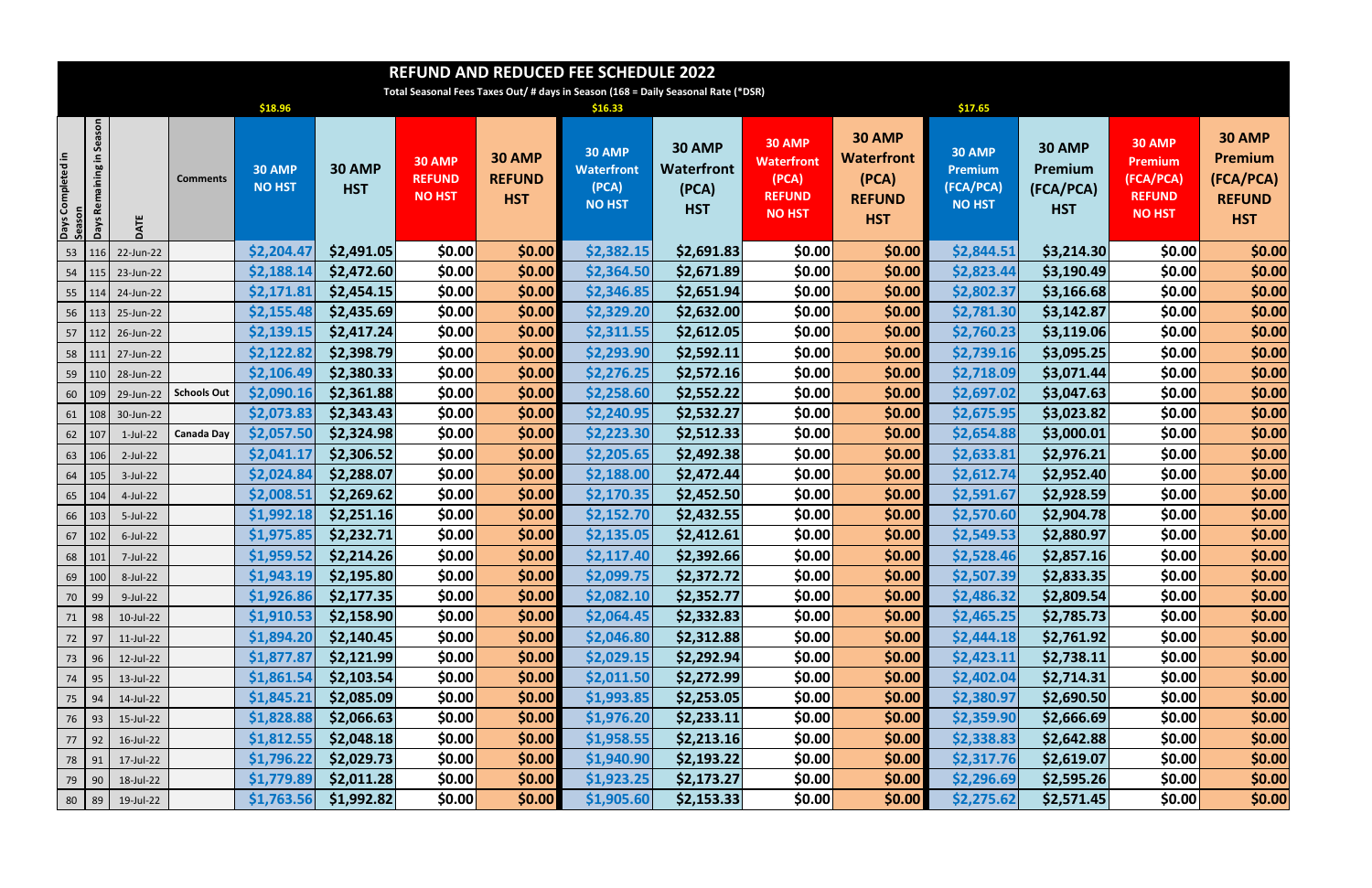|                    | <b>REFUND AND REDUCED FEE SCHEDULE 2022</b>                                       |            |                      |                                |                             |                                                 |                                              |                                                              |                                                    |                                                                               |                                                                            |                                                               |                                                     |                                                                                |                                                                             |
|--------------------|-----------------------------------------------------------------------------------|------------|----------------------|--------------------------------|-----------------------------|-------------------------------------------------|----------------------------------------------|--------------------------------------------------------------|----------------------------------------------------|-------------------------------------------------------------------------------|----------------------------------------------------------------------------|---------------------------------------------------------------|-----------------------------------------------------|--------------------------------------------------------------------------------|-----------------------------------------------------------------------------|
|                    | Total Seasonal Fees Taxes Out/ # days in Season (168 = Daily Seasonal Rate (*DSR) |            |                      |                                |                             |                                                 |                                              |                                                              |                                                    |                                                                               |                                                                            |                                                               |                                                     |                                                                                |                                                                             |
|                    |                                                                                   |            |                      | \$18.96                        |                             |                                                 |                                              | \$16.33                                                      |                                                    |                                                                               |                                                                            | \$17.65                                                       |                                                     |                                                                                |                                                                             |
| Days Completed in  | Season<br>크.<br>Rei<br><b>Days</b>                                                | DATE       | <b>Comments</b>      | <b>30 AMP</b><br><b>NO HST</b> | <b>30 AMP</b><br><b>HST</b> | <b>30 AMP</b><br><b>REFUND</b><br><b>NO HST</b> | <b>30 AMP</b><br><b>REFUND</b><br><b>HST</b> | <b>30 AMP</b><br><b>Waterfront</b><br>(PCA)<br><b>NO HST</b> | <b>30 AMP</b><br>Waterfront<br>(PCA)<br><b>HST</b> | <b>30 AMP</b><br><b>Waterfront</b><br>(PCA)<br><b>REFUND</b><br><b>NO HST</b> | <b>30 AMP</b><br><b>Waterfront</b><br>(PCA)<br><b>REFUND</b><br><b>HST</b> | <b>30 AMP</b><br><b>Premium</b><br>(FCA/PCA)<br><b>NO HST</b> | <b>30 AMP</b><br>Premium<br>(FCA/PCA)<br><b>HST</b> | <b>30 AMP</b><br><b>Premium</b><br>(FCA/PCA)<br><b>REFUND</b><br><b>NO HST</b> | <b>30 AMP</b><br><b>Premium</b><br>(FCA/PCA)<br><b>REFUND</b><br><b>HST</b> |
| 81                 | 88                                                                                | 20-Jul-22  |                      | \$1,747.23                     | \$1,974.37                  | \$0.00                                          | \$0.00                                       | \$1,887.95                                                   | \$2,133.38                                         | \$0.00                                                                        | \$0.00                                                                     | \$2,254.55                                                    | \$2,547.64                                          | \$0.00                                                                         | \$0.00                                                                      |
| 82                 | 87                                                                                | 21-Jul-22  |                      | \$1,730.90                     | \$1,955.92                  | \$0.00                                          | \$0.00                                       | \$1,870.30                                                   | \$2,113.44                                         | \$0.00                                                                        | \$0.00                                                                     | \$2,233.48                                                    | \$2,523.83                                          | \$0.00                                                                         | \$0.00                                                                      |
| 83                 | 86                                                                                | 22-Jul-22  |                      | \$1,714.57                     | \$1,937.46                  | \$0.00                                          | \$0.00                                       | \$1,852.65                                                   | \$2,093.49                                         | \$0.00                                                                        | \$0.00                                                                     | \$2,212.41                                                    | \$2,500.02                                          | \$0.00                                                                         | \$0.00                                                                      |
| 84                 | 85                                                                                | 23-Jul-22  |                      | \$1,698.24                     | \$1,919.01                  | \$0.00                                          | \$0.00                                       | \$1,835.00                                                   | \$2,073.55                                         | \$0.00                                                                        | \$0.00                                                                     | \$2,191.34                                                    | \$2,476.21                                          | \$0.00                                                                         | \$0.00                                                                      |
| 85                 | 84                                                                                | 24-Jul-22  |                      | \$1,681.91                     | \$1,900.56                  | \$0.00                                          | \$0.00                                       | \$1,817.35                                                   | \$2,053.61                                         | \$0.00                                                                        | \$0.00                                                                     | \$2,170.27                                                    | \$2,452.41                                          | \$0.00                                                                         | \$0.00                                                                      |
| 86                 | 83                                                                                | 25-Jul-22  |                      | \$1,665.58                     | \$1,882.11                  | \$0.00                                          | \$0.00                                       | \$1,799.70                                                   | \$2,033.66                                         | \$0.00                                                                        | \$0.00                                                                     | \$2,149.20                                                    | \$2,428.60                                          | \$0.00                                                                         | \$0.00                                                                      |
| 87                 | 82                                                                                | 26-Jul-22  |                      | \$1,649.25                     | \$1,863.65                  | \$0.00                                          | \$0.00                                       | \$1,782.05                                                   | \$2,013.72                                         | \$0.00                                                                        | \$0.00                                                                     | \$2,128.13                                                    | \$2,404.79                                          | \$0.00                                                                         | \$0.00                                                                      |
| 88                 | 81                                                                                | 27-Jul-22  |                      | \$1,632.92                     | \$1,845.20                  | \$0.00                                          | \$0.00                                       | \$1,764.40                                                   | \$1,993.77                                         | \$0.00                                                                        | \$0.00                                                                     | \$2,107.06                                                    | \$2,380.98                                          | \$0.00                                                                         | \$0.00                                                                      |
| 89                 | - 80                                                                              | 28-Jul-22  |                      | \$1,616.59                     | \$1,826.75                  | \$0.00                                          | \$0.00                                       | \$1,746.75                                                   | \$1,973.83                                         | \$0.00                                                                        | \$0.00                                                                     | \$2,085.99                                                    | \$2,357.17                                          | \$0.00                                                                         | \$0.00                                                                      |
| 90                 | 79                                                                                | 29-Jul-22  |                      | \$1,600.26                     | \$1,808.29                  | \$0.00                                          | \$0.00                                       | \$1,729.10                                                   | \$1,953.88                                         | \$0.00                                                                        | \$0.00                                                                     | \$2,064.92                                                    | \$2,333.36                                          | \$0.00                                                                         | \$0.00                                                                      |
| 91                 | 78                                                                                | 30-Jul-22  |                      | \$1,583.93                     | \$1,789.84                  | \$0.00                                          | \$0.00                                       | \$1,711.45                                                   | \$1,933.94                                         | \$0.00                                                                        | \$0.00                                                                     | \$2,043.85                                                    | \$2,309.55                                          | \$0.00                                                                         | \$0.00                                                                      |
| 92                 | 77                                                                                | 31-Jul-22  |                      | \$1,567.60                     | \$1,771.39                  | \$0.00                                          | \$0.00                                       | \$1,693.80                                                   | \$1,913.99                                         | \$0.00                                                                        | \$0.00                                                                     | \$2,022.78                                                    | \$2,285.74                                          | \$0.00                                                                         | \$0.00                                                                      |
| 93                 | 76                                                                                | $1-Aug-22$ | <b>Civic Holiday</b> | \$1,551.27                     | \$1,752.94                  | \$0.00                                          | \$0.00                                       | \$1,676.15                                                   | \$1,894.05                                         | \$0.00                                                                        | \$0.00                                                                     | \$2,001.71                                                    | \$2,261.93                                          | \$0.00                                                                         | \$0.00                                                                      |
| 94                 | 75                                                                                | $2-Aug-22$ |                      | \$1,534.94                     | \$1,734.48                  | \$0.00                                          | \$0.00                                       | \$1,658.50                                                   | \$1,874.10                                         | \$0.00                                                                        | \$0.00                                                                     | \$1,980.64                                                    | \$2,238.12                                          | \$0.00                                                                         | \$0.00                                                                      |
| 95                 | - 74                                                                              | 3-Aug-22   |                      | \$1,518.61                     | \$1,716.03                  | \$0.00                                          | \$0.00                                       | \$1,640.85                                                   | \$1,854.16                                         | \$0.00                                                                        | \$0.00]                                                                    | \$1,959.57                                                    | \$2,214.31                                          | \$0.00                                                                         | \$0.00                                                                      |
|                    | $96$   73                                                                         | 4-Aug-22   |                      | \$1,502.28                     | \$1,697.58                  | \$0.00                                          | \$0.00                                       | \$1,623.20                                                   | \$1,834.22                                         | \$0.00                                                                        | \$0.00                                                                     | \$1,938.50                                                    | \$2,190.50                                          | \$0.00                                                                         | \$0.00                                                                      |
|                    | $97$ 72                                                                           | 5-Aug-22   |                      | \$1,485.95                     | \$1,679.12                  | \$0.00                                          | \$0.00                                       | \$1,605.55                                                   | \$1,814.27                                         | \$0.00                                                                        | \$0.00                                                                     | \$1,917.43                                                    | \$2,166.70                                          | \$0.00                                                                         | \$0.00                                                                      |
|                    | $98$   71                                                                         | 6-Aug-22   |                      | \$1,469.62                     | \$1,660.67                  | \$0.00                                          | \$0.00                                       | \$1,587.90                                                   | \$1,794.33                                         | \$0.00                                                                        | \$0.00                                                                     | \$1,896.36                                                    | \$2,142.89                                          | \$0.00                                                                         | \$0.00                                                                      |
|                    | 99   70                                                                           | 7-Aug-22   |                      | \$1,453.29                     | \$1,642.22                  | \$0.00                                          | \$0.00                                       | \$1,570.25                                                   | \$1,774.38                                         | \$0.00                                                                        | \$0.00                                                                     | \$1,875.29                                                    | \$2,119.08                                          | \$0.00                                                                         | \$0.00                                                                      |
| $100$ 69           |                                                                                   | 8-Aug-22   |                      | \$1,436.96                     | \$1,623.76                  | \$0.00                                          | \$0.00                                       | \$1,552.60                                                   | \$1,754.44                                         | \$0.00                                                                        | \$0.00                                                                     | \$1,854.22                                                    | \$2,095.27                                          | \$0.00                                                                         | \$0.00                                                                      |
| $101$ 68           |                                                                                   | 9-Aug-22   |                      | \$1,420.63                     | \$1,605.31                  | \$0.00                                          | \$0.00                                       | \$1,534.95                                                   | \$1,734.49                                         | \$0.00                                                                        | \$0.00                                                                     | \$1,833.15                                                    | \$2,071.46                                          | \$0.00                                                                         | \$0.00                                                                      |
| $102$ 67           |                                                                                   | 10-Aug-22  |                      | \$1,404.30                     | \$1,586.86                  | \$0.00                                          | \$0.00                                       | \$1,517.30                                                   | \$1,714.55                                         | \$0.00                                                                        | \$0.00                                                                     | \$1,812.08                                                    | \$2,047.65                                          | \$0.00                                                                         | \$0.00                                                                      |
| $103 \mid 66 \mid$ |                                                                                   | 11-Aug-22  |                      | \$1,387.97                     | \$1,568.41                  | \$0.00                                          | \$0.00                                       | \$1,499.65                                                   | \$1,694.60                                         | \$0.00                                                                        | \$0.00                                                                     | \$1,791.01                                                    | \$2,023.84                                          | \$0.00                                                                         | \$0.00                                                                      |
| $104 \mid 65 \mid$ |                                                                                   | 12-Aug-22  |                      | \$1,371.64                     | \$1,549.95                  | \$0.00                                          | \$0.00                                       | \$1,482.00                                                   | \$1,674.66                                         | \$0.00                                                                        | \$0.00                                                                     | \$1,769.94                                                    | \$2,000.03                                          | \$0.00                                                                         | \$0.00                                                                      |
| $105 \mid 64 \mid$ |                                                                                   | 13-Aug-22  |                      | \$1,355.31                     | \$1,531.50                  | \$0.00                                          | \$0.00                                       | \$1,464.35                                                   | \$1,654.72                                         | \$0.00                                                                        | \$0.00                                                                     | \$1,748.87                                                    | \$1,976.22                                          | \$0.00                                                                         | \$0.00                                                                      |
| $106$ 63           |                                                                                   | 14-Aug-22  |                      | \$1,338.98                     | \$1,513.05                  | \$0.00                                          | \$0.00                                       | \$1,446.70                                                   | \$1,634.77                                         | \$0.00                                                                        | \$0.00                                                                     | \$1,727.80                                                    | \$1,952.41                                          | \$0.00                                                                         | \$0.00                                                                      |
| $107$ 62           |                                                                                   | 15-Aug-22  |                      | \$1,322.65                     | \$1,494.59                  | \$0.00                                          | \$0.00                                       | \$1,429.05                                                   | \$1,614.83                                         | \$0.00                                                                        | \$0.00                                                                     | \$1,706.73                                                    | \$1,928.60                                          | \$0.00                                                                         | \$0.00                                                                      |
|                    | $108$ 61                                                                          | 16-Aug-22  |                      | \$1,306.32                     | \$1,476.14                  | \$0.00                                          | \$0.00                                       | \$1,411.40                                                   | \$1,594.88                                         | \$0.00                                                                        | \$0.00                                                                     | \$1,685.66                                                    | \$1,904.80                                          | \$0.00                                                                         | \$0.00                                                                      |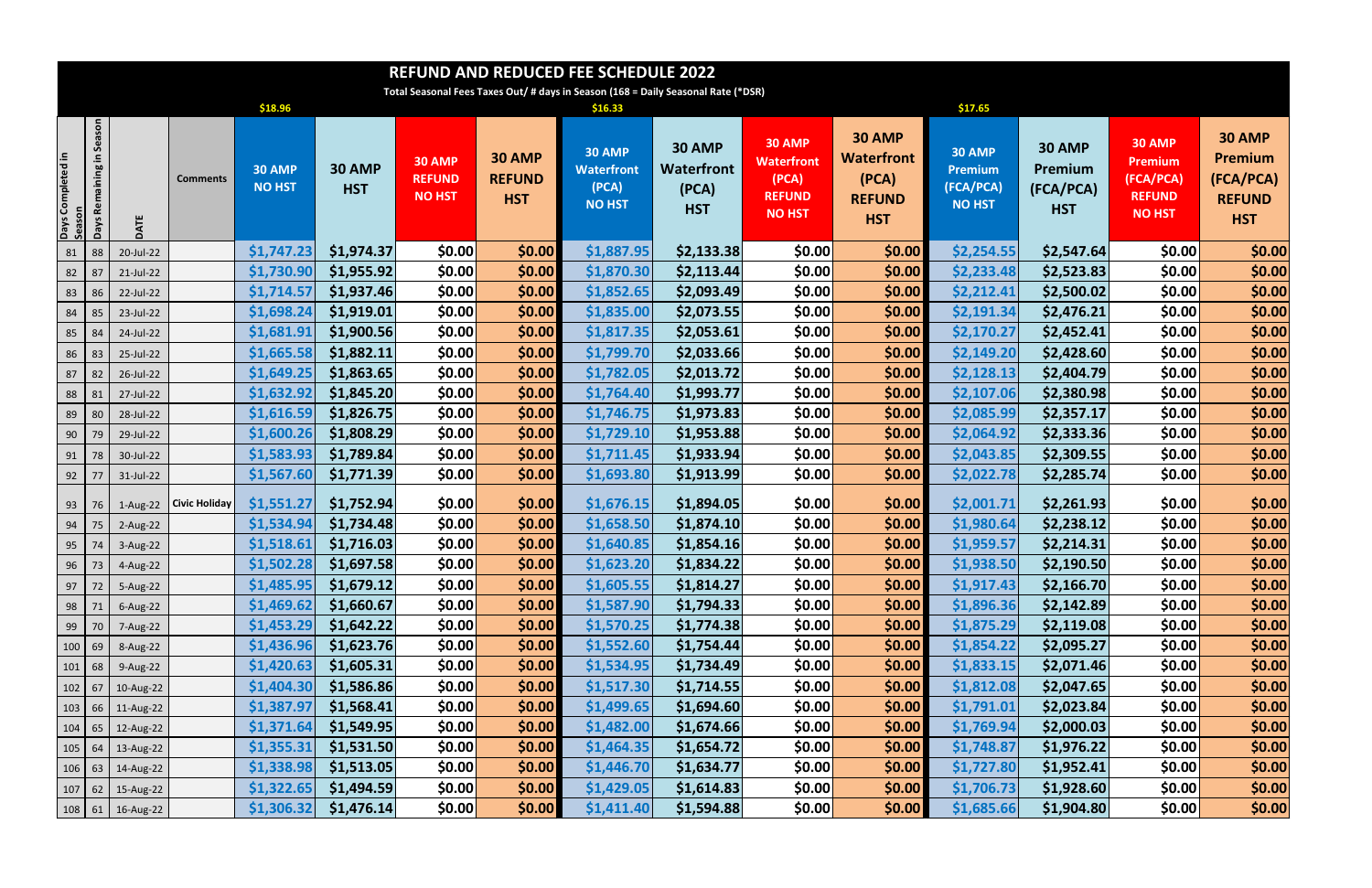| <b>REFUND AND REDUCED FEE SCHEDULE 2022</b> |                                                                                   |                       |                   |                                |                             |                                          |                                              |                                                              |                                                    |                                                                               |                                                                            |                                                               |                                                     |                                                                                |                                                                             |
|---------------------------------------------|-----------------------------------------------------------------------------------|-----------------------|-------------------|--------------------------------|-----------------------------|------------------------------------------|----------------------------------------------|--------------------------------------------------------------|----------------------------------------------------|-------------------------------------------------------------------------------|----------------------------------------------------------------------------|---------------------------------------------------------------|-----------------------------------------------------|--------------------------------------------------------------------------------|-----------------------------------------------------------------------------|
|                                             | Total Seasonal Fees Taxes Out/ # days in Season (168 = Daily Seasonal Rate (*DSR) |                       |                   |                                |                             |                                          |                                              |                                                              |                                                    |                                                                               |                                                                            |                                                               |                                                     |                                                                                |                                                                             |
|                                             |                                                                                   |                       |                   | \$18.96                        |                             |                                          |                                              | \$16.33                                                      |                                                    |                                                                               |                                                                            | \$17.65                                                       |                                                     |                                                                                |                                                                             |
| Days Completed in<br>Season                 | Season<br>크.<br>Days Remaining                                                    | DATE                  | <b>Comments</b>   | <b>30 AMP</b><br><b>NO HST</b> | <b>30 AMP</b><br><b>HST</b> | 30 AMP<br><b>REFUND</b><br><b>NO HST</b> | <b>30 AMP</b><br><b>REFUND</b><br><b>HST</b> | <b>30 AMP</b><br><b>Waterfront</b><br>(PCA)<br><b>NO HST</b> | <b>30 AMP</b><br>Waterfront<br>(PCA)<br><b>HST</b> | <b>30 AMP</b><br><b>Waterfront</b><br>(PCA)<br><b>REFUND</b><br><b>NO HST</b> | <b>30 AMP</b><br><b>Waterfront</b><br>(PCA)<br><b>REFUND</b><br><b>HST</b> | <b>30 AMP</b><br><b>Premium</b><br>(FCA/PCA)<br><b>NO HST</b> | <b>30 AMP</b><br>Premium<br>(FCA/PCA)<br><b>HST</b> | <b>30 AMP</b><br><b>Premium</b><br>(FCA/PCA)<br><b>REFUND</b><br><b>NO HST</b> | <b>30 AMP</b><br><b>Premium</b><br>(FCA/PCA)<br><b>REFUND</b><br><b>HST</b> |
| 109   60                                    |                                                                                   | 17-Aug-22             |                   | \$1,289.99                     | \$1,457.69                  | \$0.00                                   | \$0.00                                       | \$1,393.75                                                   | \$1,574.94                                         | \$0.00                                                                        | \$0.00                                                                     | \$1,664.59                                                    | \$1,880.99                                          | \$0.00                                                                         | \$0.00                                                                      |
| $110$ 59                                    |                                                                                   | 18-Aug-22             |                   | \$1,273.66                     | \$1,439.24                  | \$0.00                                   | \$0.00                                       | \$1,376.10                                                   | \$1,554.99                                         | \$0.00                                                                        | \$0.00                                                                     | \$1,643.52                                                    | \$1,857.18                                          | \$0.00                                                                         | \$0.00                                                                      |
| $111$ 58                                    |                                                                                   | 19-Aug-22             |                   | \$1,257.33                     | \$1,420.78                  | \$0.00                                   | \$0.00                                       | \$1,358.45                                                   | \$1,535.05                                         | \$0.00                                                                        | \$0.00                                                                     | \$1,622.45                                                    | \$1,833.37                                          | \$0.00                                                                         | \$0.00                                                                      |
| $112$ 57                                    |                                                                                   | 20-Aug-22             |                   | \$1,241.00                     | \$1,402.33                  | \$0.00                                   | \$0.00                                       | \$1,340.80                                                   | \$1,515.10                                         | \$0.00                                                                        | \$0.00                                                                     | \$1,601.38                                                    | \$1,809.56                                          | \$0.00                                                                         | \$0.00                                                                      |
| $113 \mid 56$                               |                                                                                   | 21-Aug-22             |                   | \$1,224.67                     | \$1,383.88                  | \$0.00                                   | \$0.00                                       | \$1,323.15                                                   | \$1,495.16                                         | \$0.00                                                                        | \$0.00                                                                     | \$1,580.31                                                    | \$1,785.75                                          | \$0.00                                                                         | \$0.00                                                                      |
| $114$ 55                                    |                                                                                   | 22-Aug-22             |                   | \$1,208.34                     | \$1,365.42                  | \$0.00                                   | \$0.00                                       | \$1,305.50                                                   | \$1,475.21                                         | \$0.00                                                                        | \$0.00                                                                     | \$1,559.24                                                    | \$1,761.94                                          | \$0.00                                                                         | \$0.00                                                                      |
| $115$ 54                                    |                                                                                   | 23-Aug-22             |                   | \$1,192.01                     | \$1,346.97                  | \$0.00                                   | \$0.00                                       | \$1,287.85                                                   | \$1,455.27                                         | \$0.00                                                                        | \$0.00                                                                     | \$1,538.17                                                    | \$1,738.13                                          | \$0.00                                                                         | \$0.00                                                                      |
| $116$ 53                                    |                                                                                   | 24-Aug-22             |                   | \$1,175.68                     | \$1,328.52                  | \$0.00                                   | \$0.00                                       | \$1,270.20                                                   | \$1,435.33                                         | \$0.00                                                                        | \$0.00                                                                     | \$1,517.10                                                    | \$1,714.32                                          | \$0.00                                                                         | \$0.00                                                                      |
| $117$ 52                                    |                                                                                   | 25-Aug-22             |                   | \$1,159.35                     | \$1,310.07                  | <b>\$0.00</b>                            | \$0.00                                       | \$1,252.55                                                   | \$1,415.38                                         | \$0.00                                                                        | \$0.00                                                                     | \$1,496.03                                                    | \$1,690.51                                          | \$0.00                                                                         | \$0.00                                                                      |
| 118 51                                      |                                                                                   | 26-Aug-22             |                   | \$1,143.02                     | \$1,291.61                  | \$0.00                                   | \$0.00                                       | \$1,234.90                                                   | \$1,395.44                                         | \$0.00                                                                        | \$0.00                                                                     | \$1,474.96                                                    | \$1,666.70                                          | \$0.00                                                                         | \$0.00                                                                      |
| $119$ 50                                    |                                                                                   | 27-Aug-22             |                   | \$1,126.69                     | \$1,273.16                  | \$0.00                                   | \$0.00                                       | \$1,217.25                                                   | \$1,375.49                                         | \$0.00                                                                        | \$0.00                                                                     | \$1,453.89                                                    | \$1,642.90                                          | \$0.00                                                                         | \$0.00                                                                      |
|                                             | $120$ 49                                                                          | 28-Aug-22             |                   | \$1,110.36                     | \$1,254.71                  | \$0.00                                   | \$0.00                                       | \$1,199.60                                                   | \$1,355.55                                         | \$0.00                                                                        | \$0.00                                                                     | \$1,432.82                                                    | \$1,619.09                                          | \$0.00                                                                         | \$0.00                                                                      |
| $121$ 48                                    |                                                                                   | 29-Aug-22             |                   | \$1,094.03                     | \$1,236.25                  | \$0.00                                   | \$0.00                                       | \$1,181.95                                                   | \$1,335.60                                         | \$0.00                                                                        | \$0.00                                                                     | \$1,411.75                                                    | \$1,595.28                                          | \$0.00                                                                         | \$0.00                                                                      |
| $122$ 47                                    |                                                                                   | 30-Aug-22             |                   | \$1,077.70                     | \$1,217.80                  | \$0.00                                   | \$0.00                                       | \$1,164.30                                                   | \$1,315.66                                         | \$0.00                                                                        | \$0.00                                                                     | \$1,390.68                                                    | \$1,571.47                                          | \$0.00                                                                         | \$0.00                                                                      |
|                                             | $123 \mid 46$                                                                     | 31-Aug-22             |                   | \$1,061.37                     | \$1,199.35                  | \$0.00                                   | \$0.00                                       | \$1,146.65                                                   | \$1,295.71                                         | \$0.00                                                                        | \$0.00]                                                                    | \$1,369.61                                                    | \$1,547.66                                          | \$0.00                                                                         | \$0.00                                                                      |
|                                             |                                                                                   | $124   45   1-Sep-22$ |                   | \$1,045.04                     | \$1,180.90                  | \$0.00                                   | \$0.00                                       | \$1,129.00                                                   | \$1,275.77                                         | \$0.00                                                                        | \$0.00                                                                     | \$1,348.54                                                    | \$1,523.85                                          | \$0.00                                                                         | \$0.00                                                                      |
| $125$ 44                                    |                                                                                   | 2-Sep-22              |                   | \$1,028.71                     | \$1,162.44                  | \$0.00                                   | \$0.00                                       | \$1,111.35                                                   | \$1,255.83                                         | \$0.00                                                                        | \$0.00]                                                                    | \$1,327.47                                                    | \$1,500.04                                          | \$0.00                                                                         | \$0.00                                                                      |
|                                             | $126$ 43                                                                          | 3-Sep-22              |                   | \$1,012.38                     | \$1,143.99                  | \$0.00                                   | \$0.00]                                      | \$1,093.70                                                   | \$1,235.88                                         | \$0.00                                                                        | \$0.00                                                                     | \$1,306.40                                                    | \$1,476.23                                          | \$0.00                                                                         | \$0.00                                                                      |
|                                             | $127$ 42                                                                          | 4-Sep-22              |                   | \$996.05                       | \$1,125.54                  | \$0.00                                   | \$0.00                                       | \$1,076.05                                                   | \$1,215.94                                         | \$0.00                                                                        | \$0.00                                                                     | \$1,285.33                                                    | \$1,452.42                                          | \$0.00                                                                         | \$0.00                                                                      |
| $128$ 41                                    |                                                                                   | 5-Sep-22              | <b>Labour Day</b> | \$979.72                       | \$1,107.08                  | \$0.00                                   | \$0.00]                                      | \$1,058.40                                                   | \$1,195.99                                         | \$0.00                                                                        | \$0.00                                                                     | \$1,264.26                                                    | \$1,428.61                                          | \$0.00                                                                         | \$0.00                                                                      |
|                                             | $129$ 40                                                                          | $6-Sep-22$            |                   | \$963.39                       | \$1,088.63                  | \$0.00                                   | \$0.00                                       | \$1,040.75                                                   | \$1,176.05                                         | \$0.00                                                                        | \$0.00                                                                     | \$1,243.19                                                    | \$1,404.80                                          | \$0.00                                                                         | \$0.00                                                                      |
| $130$ 39                                    |                                                                                   | 7-Sep-22              |                   | \$947.06                       | \$1,070.18                  | \$0.00                                   | \$0.00]                                      | \$1,023.10                                                   | \$1,156.10                                         | \$0.00                                                                        | \$0.00                                                                     | \$1,222.12                                                    | \$1,381.00                                          | \$0.00                                                                         | \$0.00                                                                      |
|                                             | $131$ 38                                                                          | 8-Sep-22              |                   | \$930.73                       | \$1,051.72                  | \$0.00                                   | \$0.00                                       | \$1,005.45                                                   | \$1,136.16                                         | \$0.00                                                                        | \$0.00                                                                     | \$1,201.05                                                    | \$1,357.19                                          | \$0.00                                                                         | \$0.00                                                                      |
|                                             | $132 \mid 37$                                                                     | 9-Sep-22              |                   | \$914.40                       | \$1,033.27                  | \$0.00                                   | \$0.00                                       | \$987.80                                                     | \$1,116.21                                         | \$0.00                                                                        | \$0.00                                                                     | \$1,179.98                                                    | \$1,333.38                                          | \$0.00                                                                         | \$0.00                                                                      |
|                                             | $133$ 36                                                                          | 10-Sep-22             |                   | \$898.07                       | \$1,014.82                  | \$0.00                                   | \$0.00                                       | \$970.15                                                     | \$1,096.27                                         | \$0.00                                                                        | \$0.00                                                                     | \$1,158.91                                                    | \$1,309.57                                          | \$0.00                                                                         | \$0.00                                                                      |
|                                             | $134$ 35                                                                          | $11-Sep-22$           |                   | \$881.74                       | \$996.37                    | \$0.00                                   | \$0.00                                       | \$952.50                                                     | \$1,076.32                                         | \$0.00                                                                        | \$0.00                                                                     | \$1,137.84                                                    | \$1,285.76                                          | \$0.00                                                                         | \$0.00                                                                      |
| $135 \mid 34$                               |                                                                                   | 12-Sep-22             |                   | \$865.41                       | \$977.91                    | \$0.00                                   | \$0.00                                       | \$934.85                                                     | \$1,056.38                                         | \$0.00                                                                        | \$0.00                                                                     | \$1,116.77                                                    | \$1,261.95                                          | \$0.00                                                                         | \$0.00                                                                      |
|                                             |                                                                                   | 136   33   13-Sep-22  |                   | \$849.08                       | \$959.46                    | \$0.00                                   | \$0.00                                       | \$917.20                                                     | \$1,036.44                                         | \$0.00                                                                        | \$0.00]                                                                    | \$1,095.70                                                    | \$1,238.14                                          | \$0.00                                                                         | \$0.00                                                                      |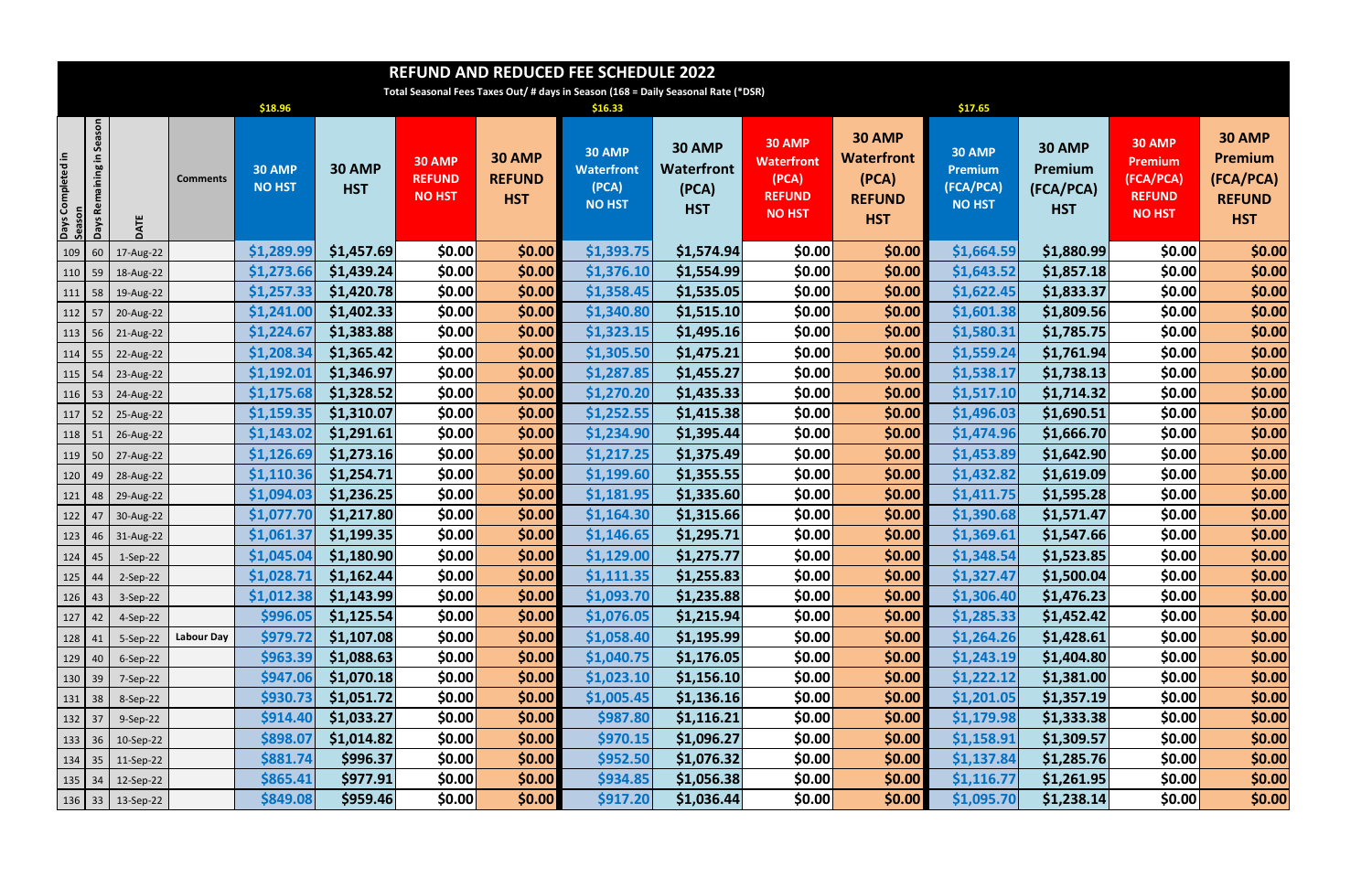|                                                                  | <b>REFUND AND REDUCED FEE SCHEDULE 2022</b>                                       |                  |                                    |                                |                             |                                          |                                              |                                                              |                                                           |                                                                               |                                                                            |                                                               |                                                     |                                                                                |                                                                             |
|------------------------------------------------------------------|-----------------------------------------------------------------------------------|------------------|------------------------------------|--------------------------------|-----------------------------|------------------------------------------|----------------------------------------------|--------------------------------------------------------------|-----------------------------------------------------------|-------------------------------------------------------------------------------|----------------------------------------------------------------------------|---------------------------------------------------------------|-----------------------------------------------------|--------------------------------------------------------------------------------|-----------------------------------------------------------------------------|
|                                                                  | Total Seasonal Fees Taxes Out/ # days in Season (168 = Daily Seasonal Rate (*DSR) |                  |                                    |                                |                             |                                          |                                              |                                                              |                                                           |                                                                               |                                                                            |                                                               |                                                     |                                                                                |                                                                             |
|                                                                  |                                                                                   |                  |                                    | \$18.96                        |                             |                                          |                                              | \$16.33                                                      |                                                           |                                                                               |                                                                            | \$17.65                                                       |                                                     |                                                                                |                                                                             |
| Days Completed in<br>Season                                      | Season<br>크.<br>Remaining<br><b>Days</b>                                          | DATE             | Comments                           | <b>30 AMP</b><br><b>NO HST</b> | <b>30 AMP</b><br><b>HST</b> | 30 AMP<br><b>REFUND</b><br><b>NO HST</b> | <b>30 AMP</b><br><b>REFUND</b><br><b>HST</b> | <b>30 AMP</b><br><b>Waterfront</b><br>(PCA)<br><b>NO HST</b> | <b>30 AMP</b><br><b>Waterfront</b><br>(PCA)<br><b>HST</b> | <b>30 AMP</b><br><b>Waterfront</b><br>(PCA)<br><b>REFUND</b><br><b>NO HST</b> | <b>30 AMP</b><br><b>Waterfront</b><br>(PCA)<br><b>REFUND</b><br><b>HST</b> | <b>30 AMP</b><br><b>Premium</b><br>(FCA/PCA)<br><b>NO HST</b> | <b>30 AMP</b><br>Premium<br>(FCA/PCA)<br><b>HST</b> | <b>30 AMP</b><br><b>Premium</b><br>(FCA/PCA)<br><b>REFUND</b><br><b>NO HST</b> | <b>30 AMP</b><br><b>Premium</b><br>(FCA/PCA)<br><b>REFUND</b><br><b>HST</b> |
| 137                                                              | $\vert$ 32                                                                        | 14-Sep-22        |                                    | \$832.75                       | \$941.01                    | \$0.00                                   | \$0.00                                       | \$899.55                                                     | \$1,016.49                                                | \$0.00                                                                        | \$0.00                                                                     | \$1,074.63                                                    | \$1,214.33                                          | \$0.00                                                                         | \$0.00                                                                      |
| $138$ 31                                                         |                                                                                   | 15-Sep-22        |                                    | \$816.42                       | \$922.55                    | \$0.00                                   | \$0.00]                                      | \$881.90                                                     | \$996.55                                                  | \$0.00                                                                        | \$0.00                                                                     | \$1,053.56                                                    | \$1,190.52                                          | \$0.00                                                                         | \$0.00                                                                      |
| $139$ 30                                                         |                                                                                   | 16-Sep-22        |                                    | \$800.09                       | \$904.10                    | \$0.00                                   | \$0.00]                                      | \$864.25                                                     | \$976.60                                                  | \$0.00                                                                        | \$0.00]                                                                    | \$1,032.49                                                    | \$1,166.71                                          | <b>\$0.00</b>                                                                  | \$0.00                                                                      |
| $140$ 29                                                         |                                                                                   | 17-Sep-22        |                                    | \$783.76                       | \$885.65                    | \$0.00                                   | \$0.00]                                      | \$846.60                                                     | \$956.66                                                  | \$0.00                                                                        | \$0.00]                                                                    | \$1,011.42                                                    | \$1,142.90                                          | \$0.00                                                                         | \$0.00                                                                      |
| $141$ 28                                                         |                                                                                   | 18-Sep-22        |                                    | \$767.43                       | \$867.20                    | \$0.00                                   | \$0.00                                       | \$828.95                                                     | \$936.71                                                  | \$0.00                                                                        | \$0.00]                                                                    | \$990.35                                                      | \$1,119.10                                          | <b>\$0.00</b>                                                                  | \$0.00                                                                      |
| 142                                                              | 27                                                                                | 19-Sep-22        |                                    | \$751.10                       | \$848.74                    | \$0.00                                   | \$0.00                                       | \$811.30                                                     | \$916.77                                                  | \$0.00                                                                        | \$0.00]                                                                    | \$969.28                                                      | \$1,095.29                                          | \$0.00                                                                         | \$0.00                                                                      |
| $143 \mid 26$                                                    |                                                                                   | 20-Sep-22        |                                    | \$734.77                       | \$830.29                    | \$0.00                                   | \$0.00                                       | \$793.65                                                     | \$896.82                                                  | \$0.00                                                                        | \$0.00]                                                                    | \$948.21                                                      | \$1,071.48                                          | <b>\$0.00</b>                                                                  | \$0.00                                                                      |
| 144                                                              | 25                                                                                | 21-Sep-22        |                                    | \$718.44                       | \$811.84                    | \$0.00                                   | \$0.00                                       | \$776.00                                                     | \$876.88                                                  | \$0.00                                                                        | \$0.00                                                                     | \$927.14                                                      | \$1,047.67                                          | <b>\$0.00</b>                                                                  | \$0.00                                                                      |
| 145                                                              | $\sqrt{24}$                                                                       | 22-Sep-22        |                                    | \$702.11                       | \$793.38                    | \$0.00                                   | \$0.00]                                      | \$758.35                                                     | \$856.94                                                  | \$0.00                                                                        | \$0.00                                                                     | \$906.07                                                      | \$1,023.86                                          | <b>\$0.00</b>                                                                  | \$0.00                                                                      |
| 146                                                              | $\vert$ 23                                                                        | 23-Sep-22        |                                    | \$685.78                       | \$774.93                    | \$0.00                                   | \$0.00                                       | \$740.70                                                     | \$836.99                                                  | \$0.00                                                                        | \$0.00                                                                     | \$885.00                                                      | \$1,000.05                                          | <b>\$0.00</b>                                                                  | \$0.00                                                                      |
| 147                                                              | 22                                                                                | 24-Sep-22        |                                    | \$669.45                       | \$756.48                    | \$0.00                                   | \$0.00]                                      | \$723.05                                                     | \$817.05                                                  | \$0.00                                                                        | \$0.00]                                                                    | \$863.93                                                      | \$976.24                                            | <b>\$0.00</b>                                                                  | \$0.00                                                                      |
| $148$ 21                                                         |                                                                                   | 25-Sep-22        |                                    | \$653.12                       | \$738.03                    | \$0.00                                   | \$0.00                                       | \$705.40                                                     | \$797.10                                                  | \$0.00                                                                        | \$0.00                                                                     | \$842.86                                                      | \$952.43                                            | <b>\$0.00</b>                                                                  | \$0.00                                                                      |
| $149$ 20                                                         |                                                                                   | 26-Sep-22        |                                    | \$636.79                       | \$719.57                    | \$0.00                                   | \$0.00                                       | \$687.75                                                     | \$777.16                                                  | \$0.00                                                                        | \$0.00                                                                     | \$821.79                                                      | \$928.62                                            | <b>\$0.00</b>                                                                  | \$0.00                                                                      |
| $150$ 19                                                         |                                                                                   | 27-Sep-22        |                                    | \$620.46                       | \$701.12                    | \$0.00                                   | \$0.00                                       | \$670.10                                                     | \$757.21                                                  | \$0.00                                                                        | \$0.00                                                                     | \$800.72                                                      | \$904.81                                            | <b>\$0.00</b>                                                                  | \$0.00                                                                      |
| $151$ 18                                                         |                                                                                   | 28-Sep-22        |                                    | \$604.13                       | \$682.67                    | \$0.00                                   | \$0.00]                                      | \$652.45                                                     | \$737.27                                                  | <b>\$0.00</b>                                                                 | \$0.00]                                                                    | \$779.65                                                      | \$881.00                                            | <b>\$0.00</b>                                                                  | \$0.00                                                                      |
|                                                                  |                                                                                   | 152 17 29-Sep-22 |                                    | \$587.80                       | \$664.21                    | \$0.00                                   | \$0.00                                       | \$634.80                                                     | \$717.32                                                  | \$0.00                                                                        | \$0.00                                                                     | \$758.58                                                      | \$857.20                                            | \$0.00                                                                         | \$0.00                                                                      |
| $153 \mid 16$                                                    |                                                                                   | 30-Sep-22        |                                    | \$571.47                       | \$645.76                    | \$0.00                                   | \$0.00                                       | \$617.15                                                     | \$697.38                                                  | \$0.00                                                                        | \$0.00                                                                     | \$737.51                                                      | \$833.39                                            | \$0.00                                                                         | \$0.00                                                                      |
| $154$ 15                                                         |                                                                                   | 1-Oct-22         |                                    | \$555.14                       | \$627.31                    | \$0.00                                   | \$0.00                                       | \$599.50                                                     | \$677.43                                                  | <b>\$0.00</b>                                                                 | \$0.00                                                                     | \$716.44                                                      | \$809.58                                            | <b>\$0.00</b>                                                                  | \$0.00                                                                      |
| $155$ 14                                                         |                                                                                   | 2-Oct-22         |                                    | \$538.81                       | \$608.86                    | \$0.00                                   | \$0.00                                       | \$581.85                                                     | \$657.49                                                  | \$0.00                                                                        | \$0.00                                                                     | \$695.37                                                      | \$785.77                                            | \$0.00                                                                         | \$0.00                                                                      |
| $156 \mid 13$                                                    |                                                                                   | 3-Oct-22         |                                    | \$522.48                       | \$590.40                    | \$0.00                                   | \$0.00                                       | \$564.20                                                     | \$637.55                                                  | <b>\$0.00</b>                                                                 | \$0.00                                                                     | \$674.30                                                      | \$761.96                                            | <b>\$0.00</b>                                                                  | \$0.00                                                                      |
| $157$ 12                                                         |                                                                                   | 4-Oct-22         |                                    | \$506.15                       | \$571.95                    | \$0.00                                   | \$0.00                                       | \$546.55                                                     | \$617.60                                                  | \$0.00                                                                        | \$0.00                                                                     | \$653.23\$                                                    | \$738.15                                            | \$0.00                                                                         | \$0.00                                                                      |
| $158$ 11                                                         |                                                                                   | 5-Oct-22         |                                    | \$489.82                       | \$553.50                    | \$0.00                                   | \$0.00                                       | \$528.90                                                     | \$597.66                                                  | \$0.00                                                                        | \$0.00                                                                     | \$632.16                                                      | \$714.34                                            | <b>\$0.00</b>                                                                  | \$0.00                                                                      |
| $159$ 10                                                         |                                                                                   | 6-Oct-22         |                                    | \$473.49                       | \$535.04                    | \$0.00                                   | \$0.00                                       | \$511.25                                                     | \$577.71                                                  | \$0.00                                                                        | \$0.00                                                                     | \$611.09                                                      | \$690.53                                            | \$0.00                                                                         | \$0.00                                                                      |
| $160$ 9                                                          |                                                                                   | 7-Oct-22         |                                    | \$457.16                       | \$516.59                    | \$0.00                                   | \$0.00                                       | \$493.60                                                     | \$557.77                                                  | <b>\$0.00</b>                                                                 | \$0.00                                                                     | \$590.02                                                      | \$666.72                                            | <b>\$0.00</b>                                                                  | \$0.00                                                                      |
| $161$ 8                                                          |                                                                                   | 8-Oct-22         |                                    | \$440.83                       | \$498.14                    | \$0.00                                   | \$0.00]                                      | \$475.95                                                     | \$537.82                                                  | \$0.00                                                                        | \$0.00]                                                                    | \$568.95                                                      | \$642.91                                            | \$0.00                                                                         | \$0.00                                                                      |
| $\begin{array}{ c c c }\n\hline\n162 & 7 \\ \hline\n\end{array}$ |                                                                                   | 9-Oct-22         | <b>Weekly Rate</b><br>takes effect | \$315.93                       | \$357.00                    | \$0.00                                   | \$0.00                                       | \$315.93                                                     | \$357.00                                                  | \$0.00                                                                        | \$0.00                                                                     | \$315.93                                                      | \$357.00                                            | \$0.00                                                                         | \$0.00                                                                      |
| $163 \mid 6$                                                     |                                                                                   | 10-Oct-22        | <b>Thanksgiving</b><br>Monday      | \$270.80                       | \$306.00                    | \$0.00                                   | \$0.00                                       | \$270.80                                                     | \$306.00                                                  | \$0.00                                                                        | \$0.00                                                                     | \$270.80                                                      | \$306.00                                            | \$0.00                                                                         | \$0.00                                                                      |